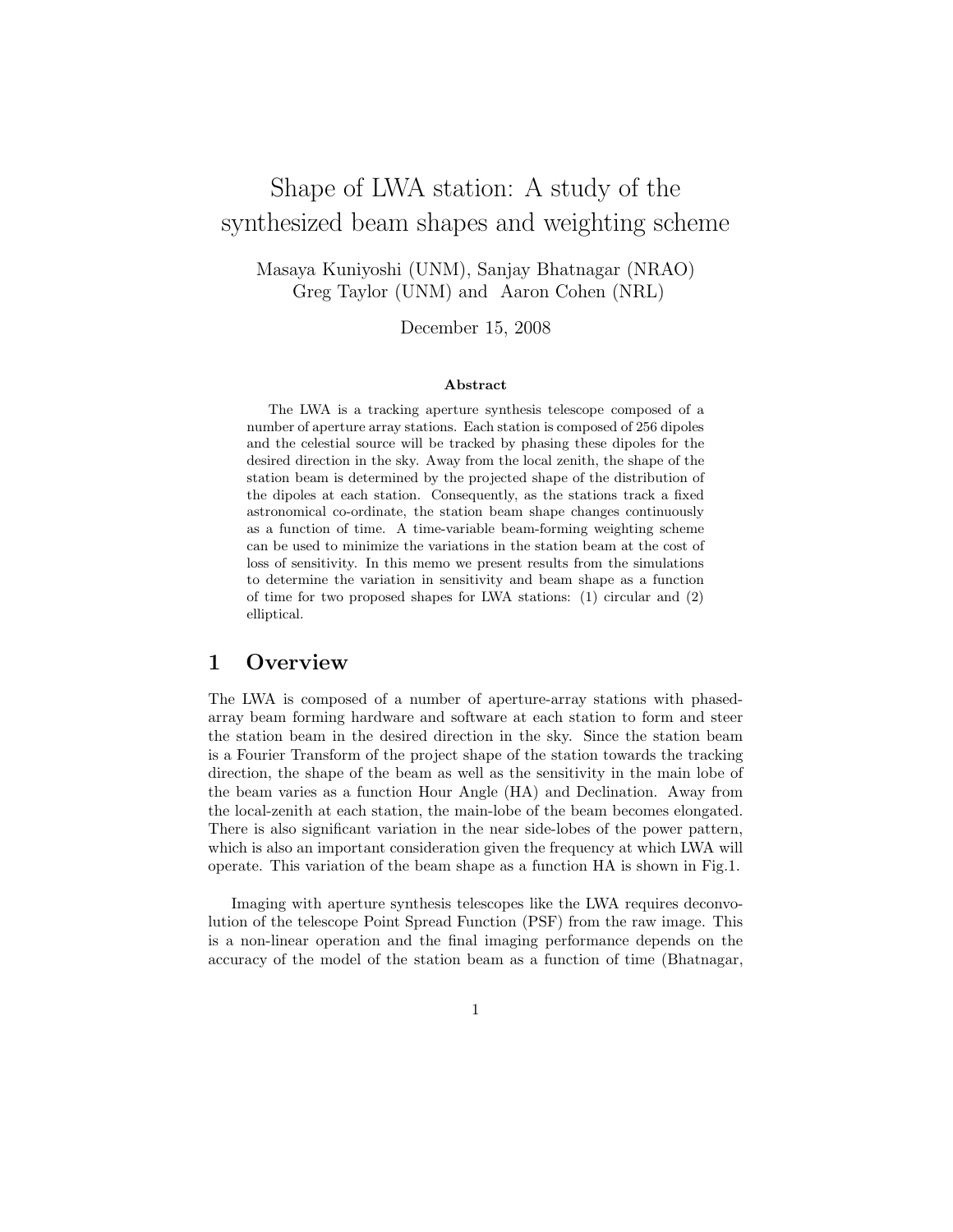2008). The computing load for image deconvolution also depends on the rate of change of the shape of the station beam. It is therefore important to determine an optimal shape for the station and beam-forming weighting scheme that minimizes the temporal variations in the beam shape. Due to inevitable geometrical projection effect, the sensitivity of the main-lobe of the station beam varies with declination and HA irrespective of the station shape. Since this change in sensitivity is fundamental to tracking with aperture-array stations, it is useful to explore beam-forming weighting schemes that minimize variations in the station beam shape.

In this memo, via simulations, we did detailed comparisons between the shape of the all-sky station beams as a function of HA and declination for two proposed shapes for the distribution of the dipoles at each LWA stations: (1) circular and (2) elliptical. The circular station we used has radius of 50 m with 4m dipole spacing (Kogan & Cohen, 2005) while the major and minor axis of the elliptical station were 110m and 92m with 4m dipole spacing respectively with the position angle in the north-south direction (Kogan, 2008). For each of these station shapes, a beam-forming weighting scheme was also used which minimize the variations in the beam shape with time (HA). The results were compared with those obtained without a beam-forming weighting scheme. The radiation pattern for the Big Blade LWA dipole with 3m x 3m ground screen calculated with NEC4 software (Paravastu, in prep) was used.

# 2 A weighting scheme for station beam forming

As shown in Fig.1, the station beam changes while tracking a target direction because the projected area of the station varies. The projected area of physically circular station is circular only for the local-zenith direction and becomes elliptical away from this direction. Consequently the resultant station beam also is circularly symmetric only for the local-zenith direction. The ellipticity of the beam depends on the elevation of a target direction and the position angle of the beam ellipse is along the line of the longitude which, of course, varies as one tracks a fixed direction astronomical co-ordinate. In order to keep the beam shape (the main-lobe as well as the side-lobes) stable, and the main-lobe of the beam circular, we devised a weighting scheme which corresponds to an aperture plane tapering such that project area of the station is circular as a function of elevation. The radius of the major axis of the projected area is determined by  $rsin\delta_{el}$ , where r is the radius of the major axis of the ellipse and  $\delta_{el}$  is the elevation of the target direction (Fig.2). Fig.3 and Fig.4 show simulated station beams when tracking from  $-30^{\circ}$  to  $0^{\circ}$  in HA ( $-2^h$  to  $0^h$ ) and from  $-70^{\circ}$  to  $0^{\circ}$  ( $-4.7^h$  to  $0^h$ ). For the beams shown in Fig.4, the projected radius is  $r_{-70}$ ° sin $\delta_{el_{-70}$ °<sup>1</sup>, as the radii of a major axis of an effective elliptical

<sup>&</sup>lt;sup>1</sup> $\delta_{el_{-70^{\circ}}}$  is the elevation at the hour angle of  $-70^{\circ}$  (-4.7<sup>h</sup>).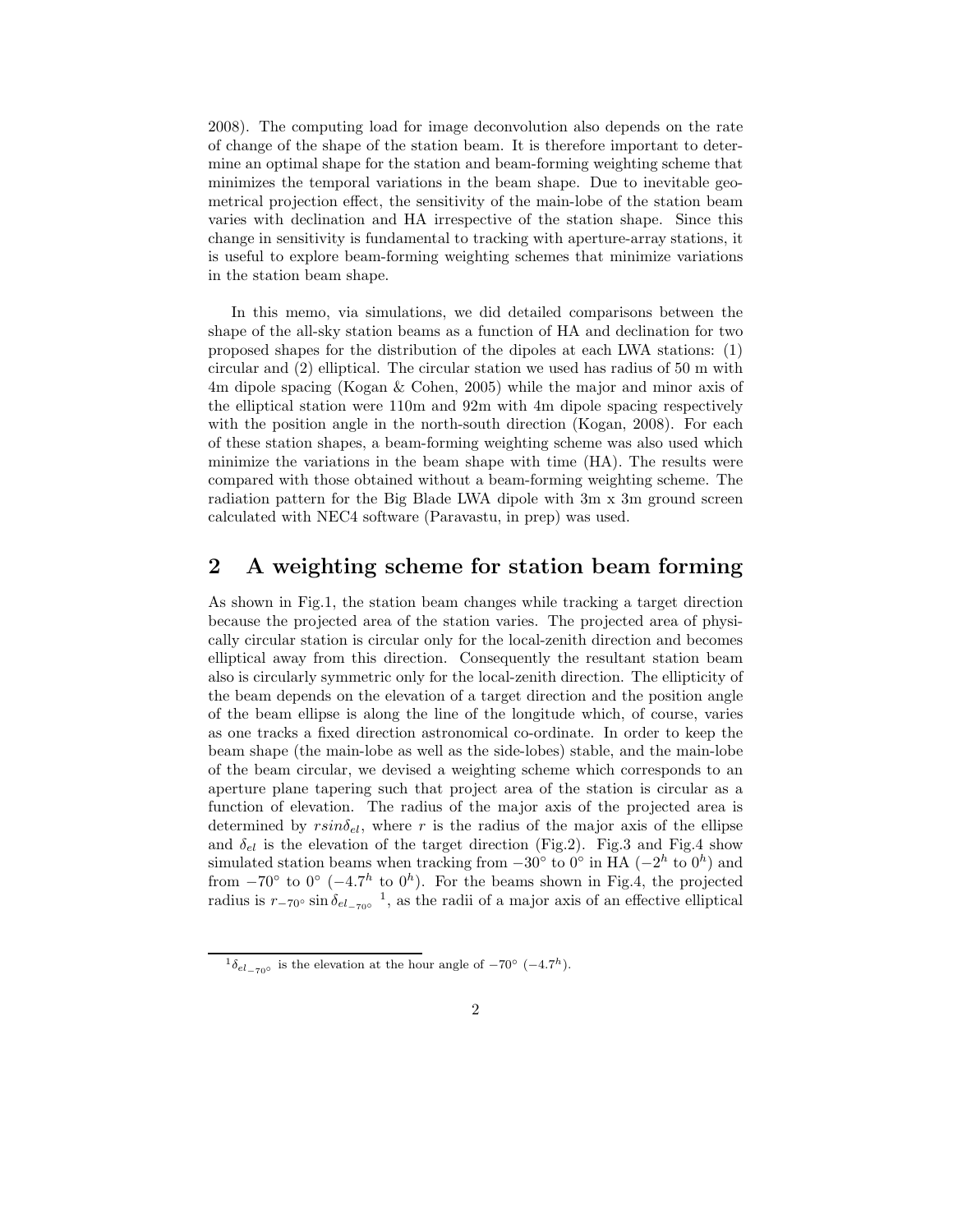area in a station are fixed as follows.

$$
r_{x^{\circ}} = \frac{r_{-70^{\circ}} \sin \delta_{el_{-70^{\circ}}} }{\sin \delta_{el_{x^{\circ}}} } \qquad (-70^{\circ} < x < 0^{\circ})
$$

Note that it is important to keep  $r_{-70}$ ° as the maximum allowed length <sup>2</sup>, as shown in the Fig.4 for beam corresponding  $-70^{\circ}$  ( $-4.7^h$ ). The fixed-projected radius has to be the one at the lowest observing elevation of interest. For the simulations presented here, this was  $\sim 27.5m$  ( $r_{-70}$ ° = 50m,  $\delta_{el_{-70}$ ° = 33.4°).

# 3 Results

#### 3.1 FOV (HPBW)

As explained in Section 2, a radius of a fixed-projected area is determined by  $r \sin \delta_{el}$  of the lowest observing elevation in the tracking range, which decides the FOV of the beam. As known by comparison between Fig.3 and Fig.4, the FOV in Fig.4 is approximately two times bigger than the one in Fig.3, due to the difference of the fixed-projected area size.

#### 3.2 Relative Directive Sensitivity

The simulation results of the relative directive sensitivity  $3$  are shown in Figs. 5-10. The sensitivity of the station also was approximately flat after applying the tapering to keep the beam shape constant, compared to the one without the tapering as shown by the continuous red curve. This was a surprising result indeed which can be understood intuitively as follows. As shown in Fig.4, at low elevations (hour angle -70deg), the attenuation of the cosmic signal by the dipole beams is significant though more dipoles are used, and at high elevations (hour angle 0deg) the signal is received by near the beam center though the number of the used dipoles is smaller. As a result, the sensitivities become more or less flat. From the summary figure (Fig.11), the sensitivity of the circular station becomes better than that of the elliptical one as the observing declination draws nearer to 34°. At the declination of 34°, the sensitivity of circular station is up to approximately 20% better than the elliptical. Around the declination of  $0^{\circ}$ , both sensitivities are almost same. The elliptical station is approximately 10% better than the circular one at around  $-26^\circ$ .

### 4 Conclusion

With tapering scheme at mid-latitudes, the sensitivity of the circular is up to approximately 20% better, but at northern and southern declinations, the

<sup>&</sup>lt;sup>2</sup>In the case of a 100m circular station, the maximum length is 50m.

<sup>&</sup>lt;sup>3</sup>The relative directive sensitivity is defined as  $\frac{n}{256} \frac{D(\vec{s})}{D(\vec{z})}$ , where D is the directive gain, the vector  $\vec{s}$  points at the phased beam direction,  $\vec{z}$  points at the zenith, and n is the number of the used dipoles.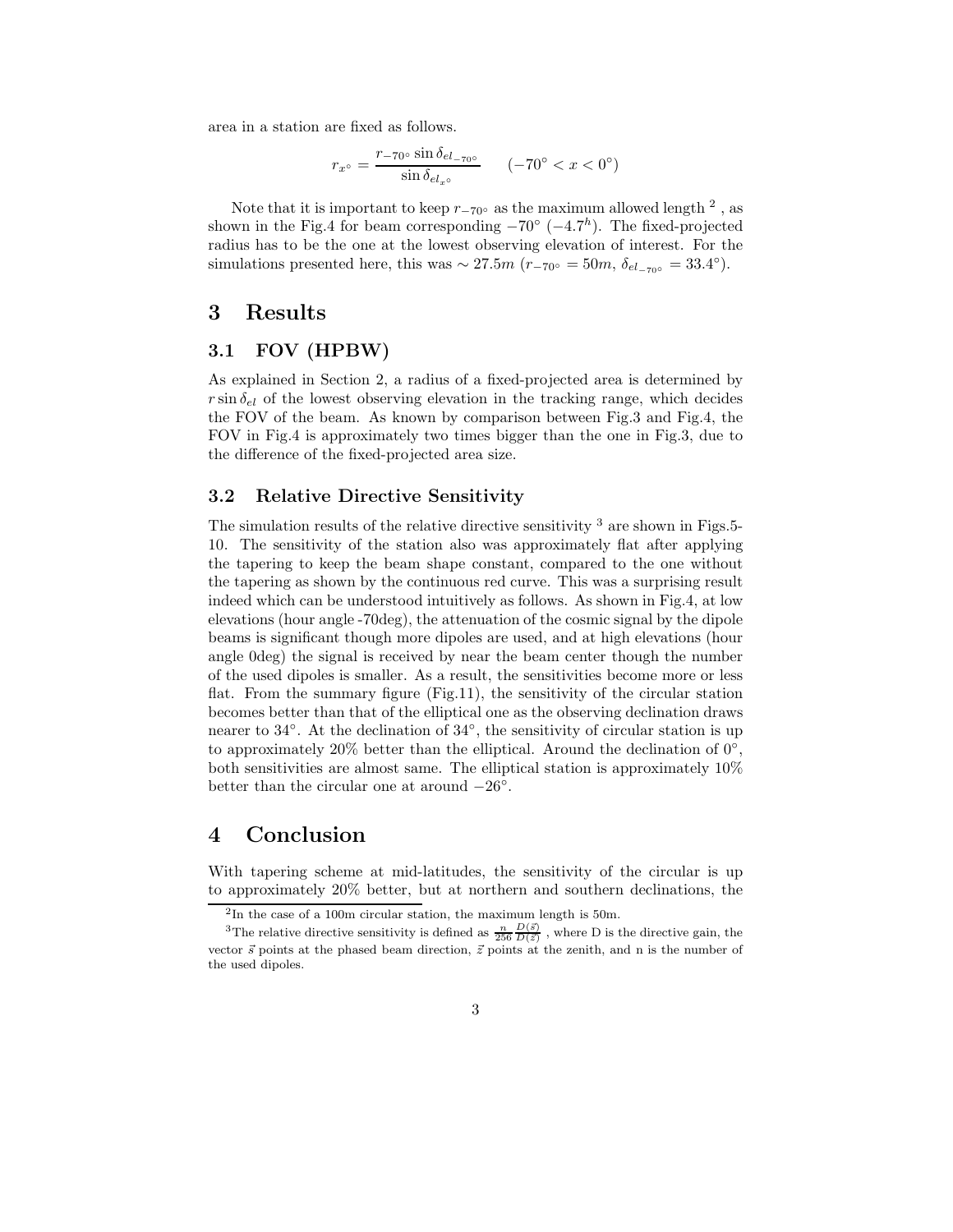elliptical has up to better sensitivity  $(\sim 10\%)$ . The tapering scheme used in this paper is only representative of the technique available to improve imaging performance of LWA. It is not claimed or concluded here that the weighting scheme shown here is optimal in anyway (though this scheme may be optimal for some cases). The weighting is in the online software for the LWA stations not in the hardware. Hence the weights can be changed in the future depending upon the available computing and scientific requirements. We also note that an overall comparison of stations must take into account scientific drivers (e.g. Galactic, solar, and ionospheric science) as well as available sky area, both of which could affect how much weight is given to various declination ranges.

# References

- [1] Bhatnagar, S.; Cornwell, T. J.; Golap, K.; Uson, J. M. Astronomy and Astrophysics, Volume 487, Issue 1, 2008, pp.419-429
- [2] L. Kogan, A. Cohen, and E. Polisensky, "Elliptical LWA Station Configurations Optimized to Minimize Side Lobes", Long Wavelength Array Memo #139 June 24, 2008.
- [3] L. Kogan and A. Cohen, "Optimization of the LWA Antenna Station Configuration Minimizing Side Lobes" #21 May 2005,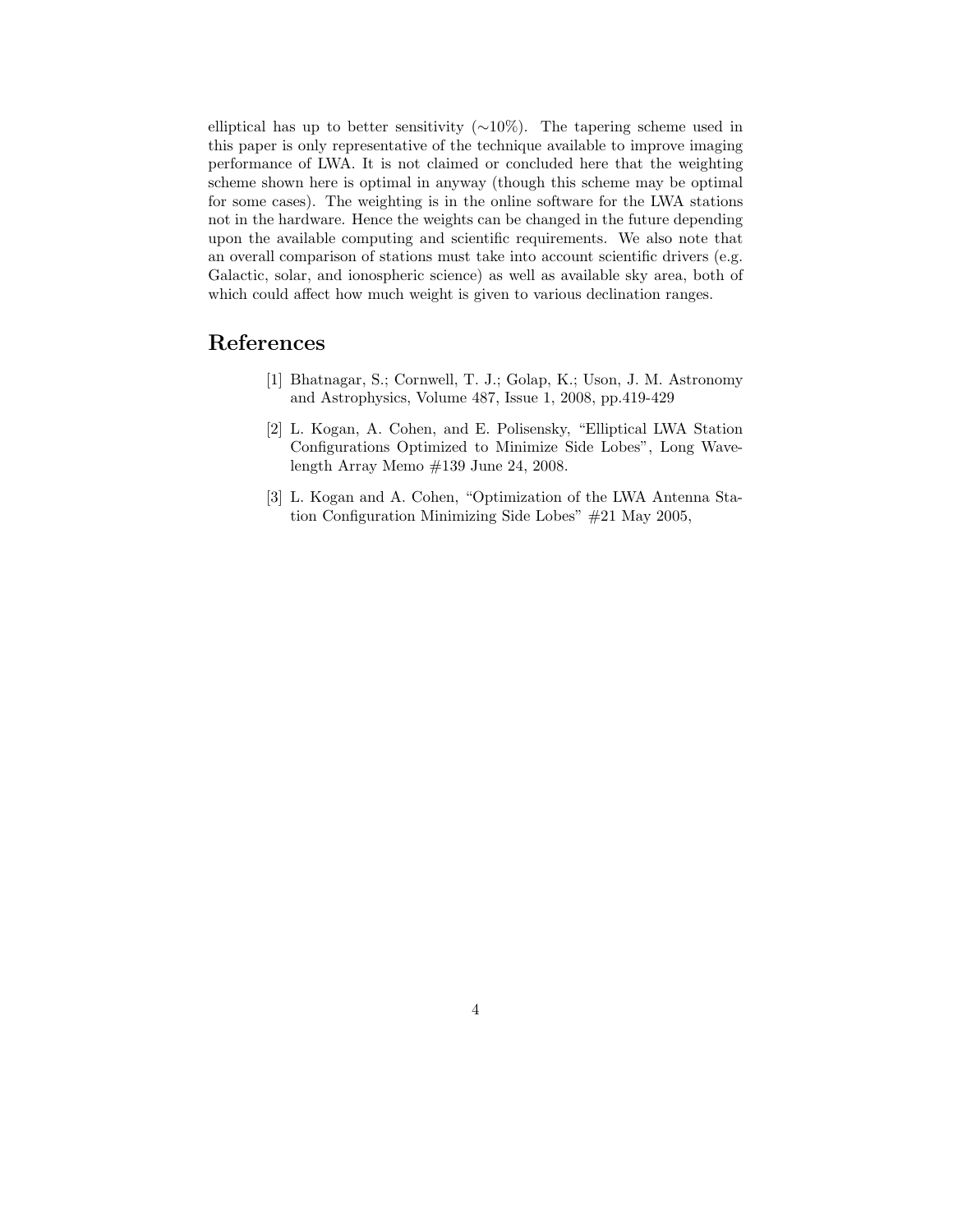# 100m circular station beam



# 110m x 92m north-south elliptical station beam



Figure 1: Above shows variations of a circular (top) and elliptical (bottom) station phased beam at 20MHz when tracking in the HA range from  $-70°$  to  $0^{\circ}$  (-4.7<sup>h</sup> to  $0^{h}$ ) at  $\delta_{dec} = 34^{\circ}$ . The simulation was performed using the station located at the latitude of ∼ 34◦ .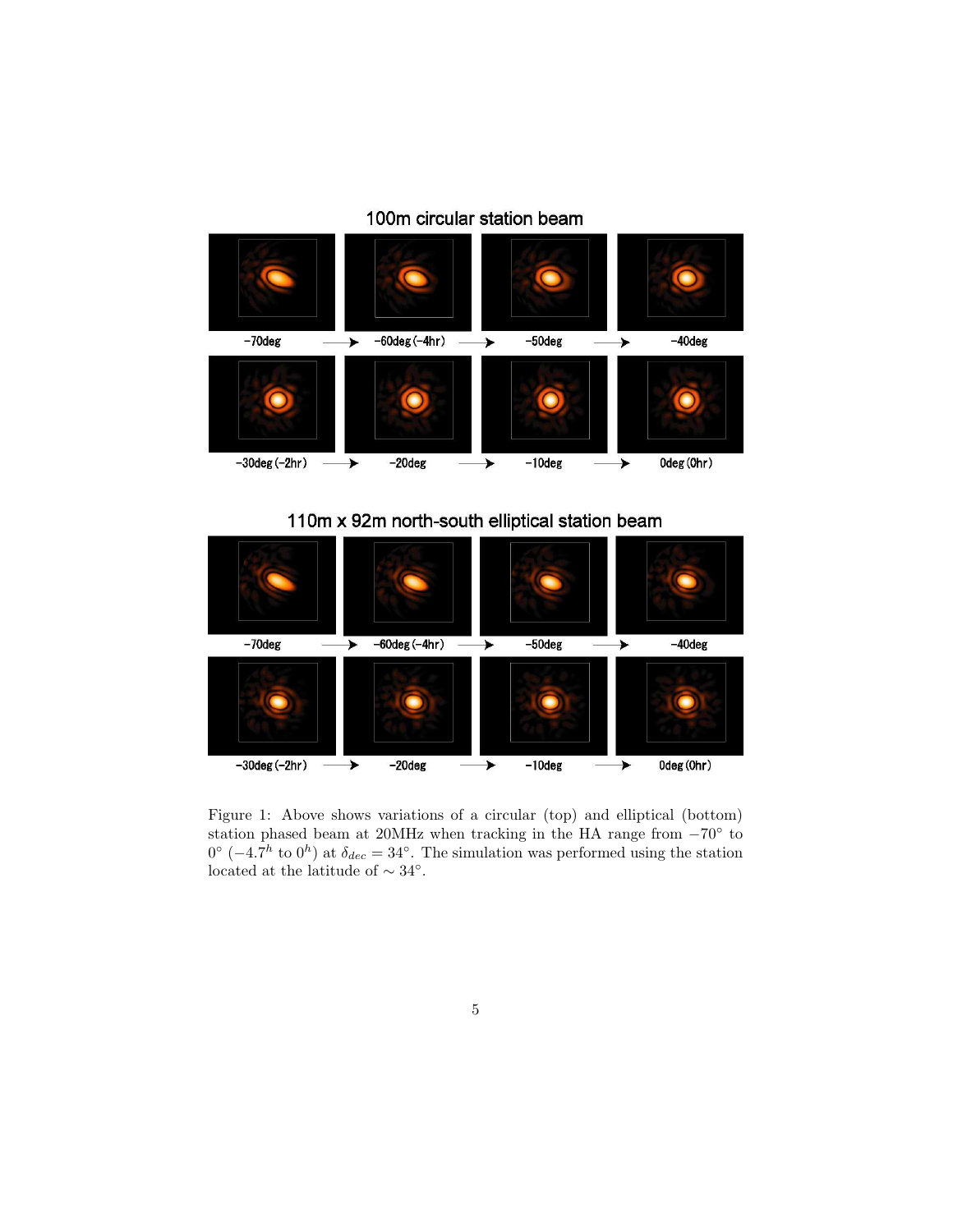

Figure 2: Above shows relations for a tracking direction, projected area, and effective area.



Figure 3: Above shows station phased beams at 20MHz produced by cutting out some dipoles (the blue dots) in a 100m circular station area. The beams are shown when tracking from  $-30^{\circ}$  to  $0^{\circ}$  in hour angles  $(-2^h \text{ to } 0^h)$  at  $\delta_{dec} = 34^{\circ}$ (declination) with a possible core station located at the latitude of approximately  $34°$ . Each dot in the bottom graphs shows the location of the dipoles. The red dots within a green line are the effective dipoles. The blue dots outside of the green line means the ineffective ones. Compared to the station beam from −30◦ to 0◦ in Fig.1 using a whole area of a 100m circular station, the beams in this figure are a constant circular shape, though the sensitivities are lower (approximately 88 %).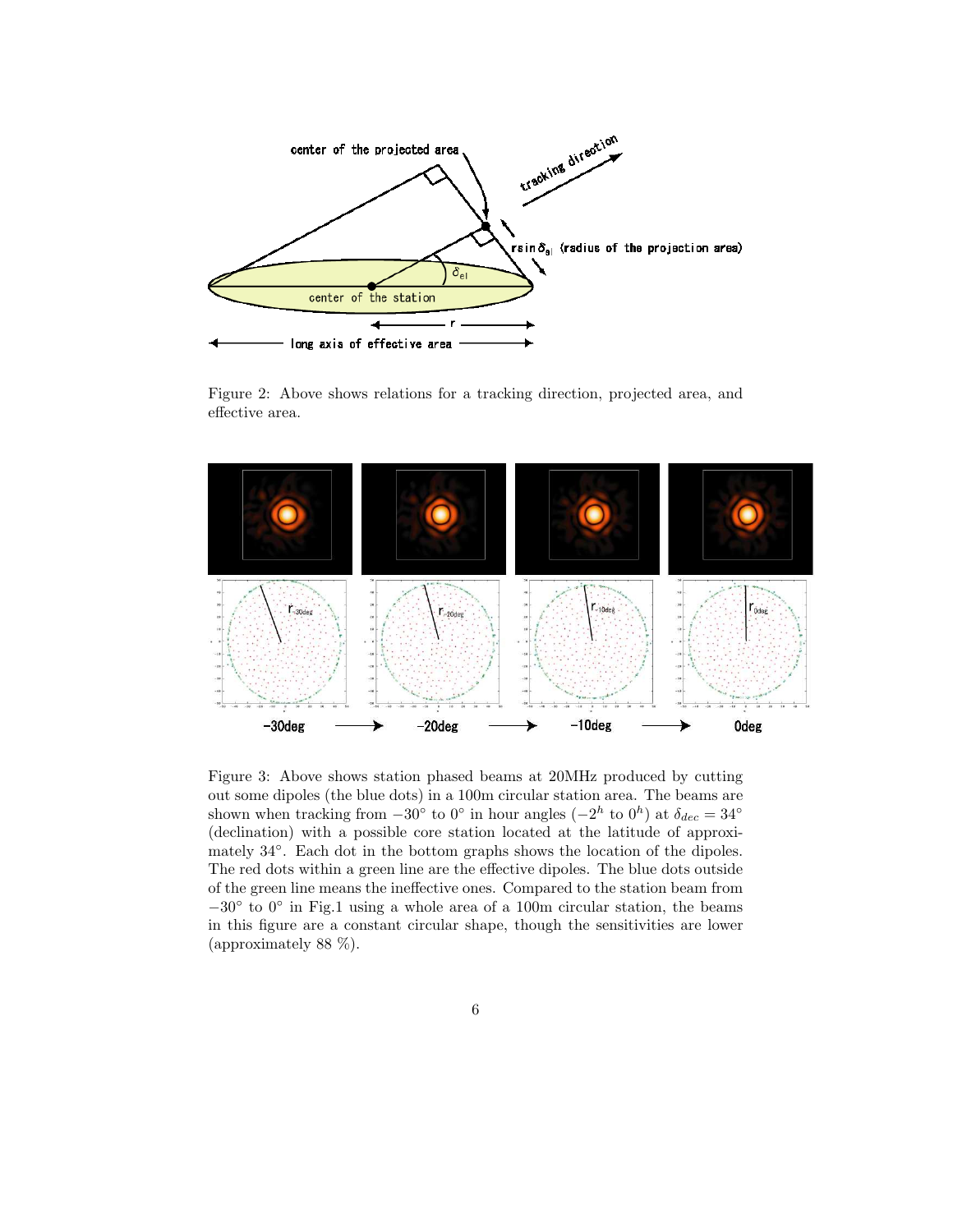

Figure 4: Above shows station phased beams at 20MHz produced by using dipoles within the green curve in a 100m circular station area. The beams are shown when tracking from  $-70^{\circ}$  to  $0^{\circ}$  in hour angles  $(-4.7^h$  to  $0^h)$  at  $\delta_{dec} = 34^{\circ}$ (declination) with the core station located at the latitude of approximately 34◦ . Each dot in the bottom panel below the beams shows the location of the dipoles. The red dots within a green line is the effective dipoles.  $r_{deg}$  is the radius of the major axis. Compared to the station beam from  $-30^{\circ}$  to  $0^{\circ}$  in Fig.1 using a whole area of a 100m circular station, the beams in this figure are a constant circular shape, though the sensitivities are much lower ( $\sim 32\%$ ).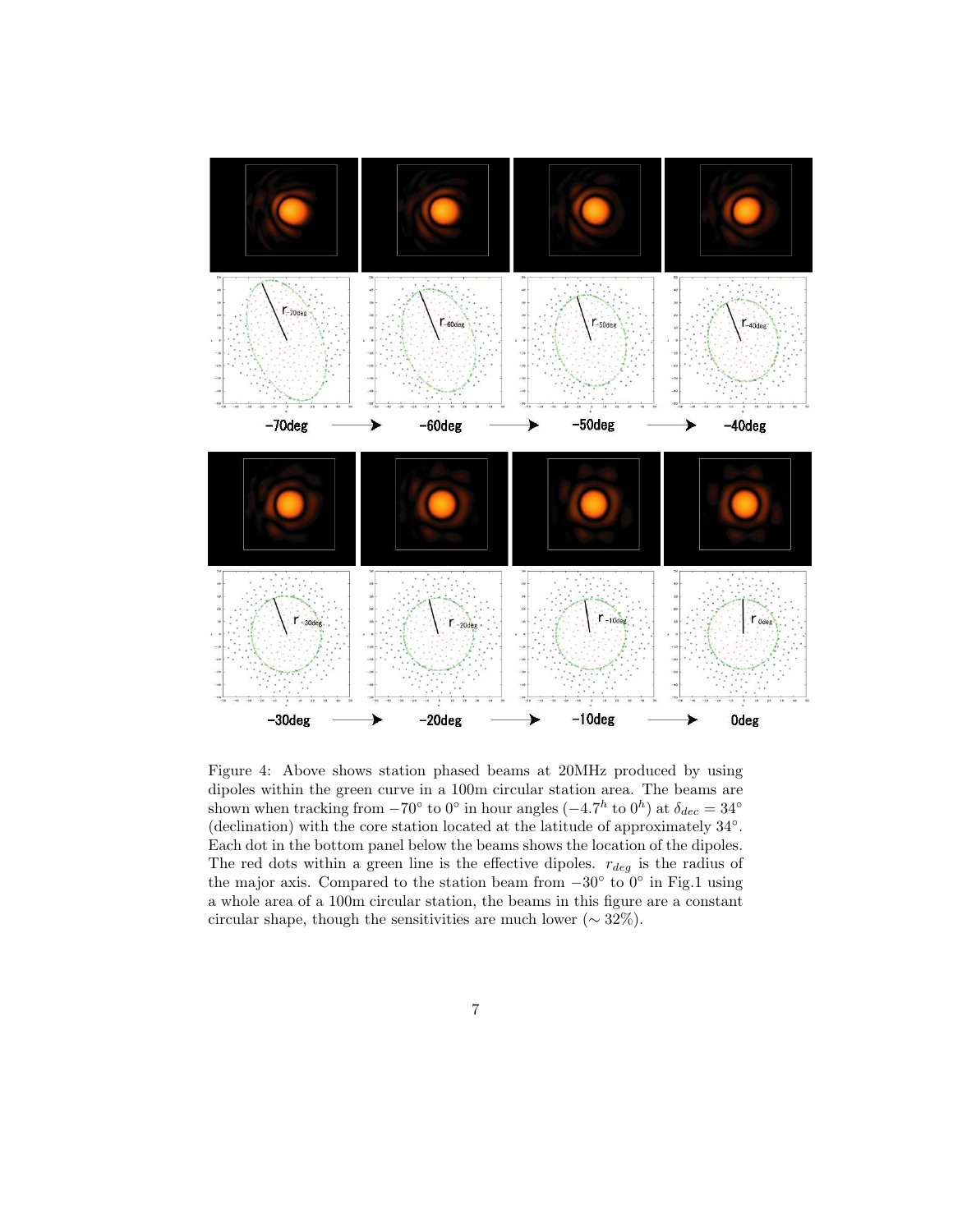

Figure 5: A Comparison of the sensitivities at 20MHz at the declination of  $34°$  with the beams of a 100m circular tapered station,  $110m \times 92m$  elliptical tapered station and no tapered station (the red long steep line).



Figure 6: Above plot as in Fig.5, but for  $\delta_{dec} = 60^{\circ}$ .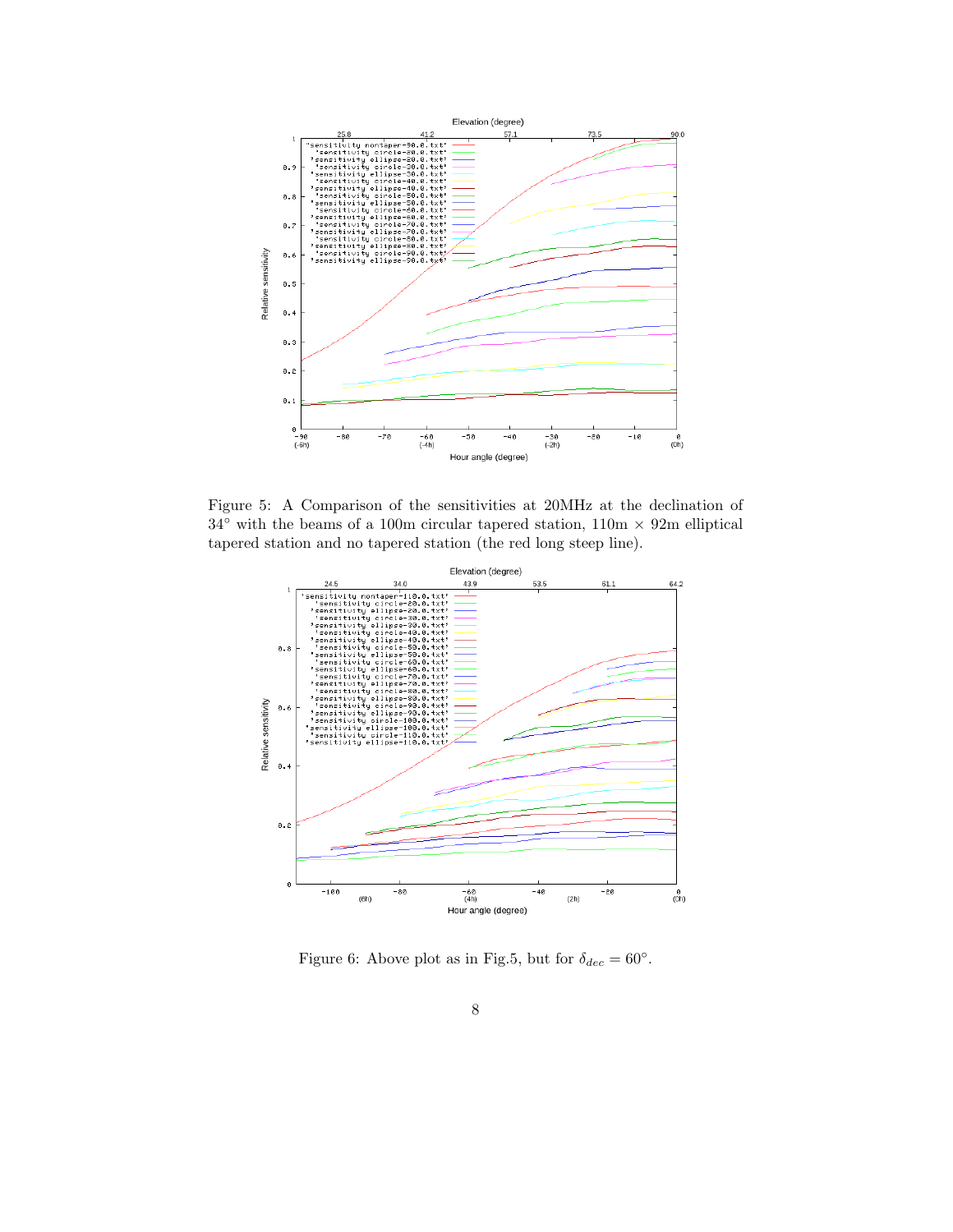

Figure 7: Plot as in Fig.5, but for  $\delta_{dec} = 15^{\circ}$ .



Figure 8: Plot as in Fig.5, but for  $\delta_{dec} = 0^{\circ}$ .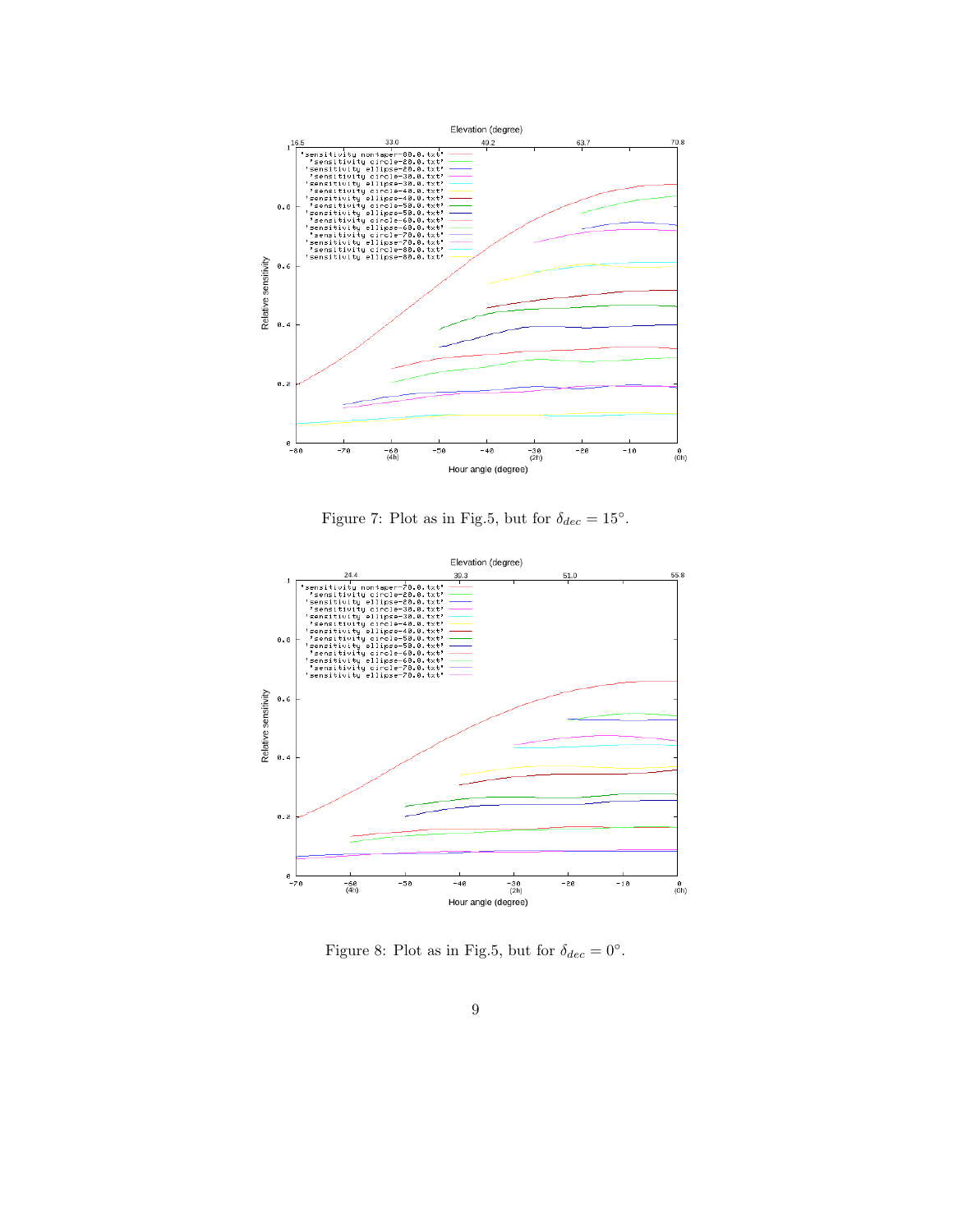

Figure 9: Plot as in Fig.5, but for  $\delta_{dec} = -15^{\circ}$ .



Figure 10: Plot as in Fig.5, but for  $\delta_{dec} = -26^{\circ}$ .